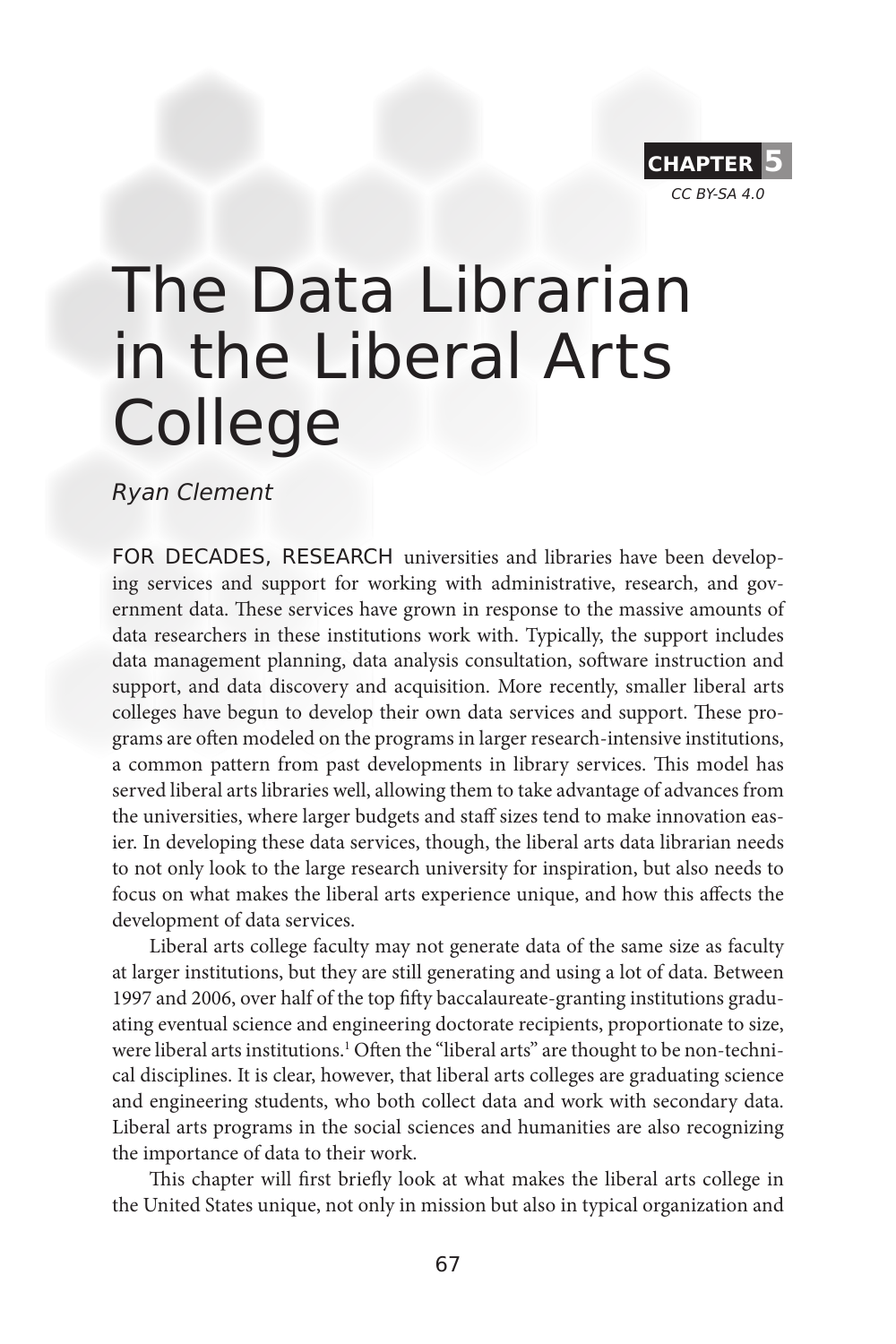structure. With the wide variety of programs in the liberal arts, it is difficult to develop a definition of "the liberal arts"; instead of a strict delineation, I will base this discussion on the outline Hugh Hawkins offers: "A four-year institution of higher education, focusing its attention on candidates for the B.A. degree ... an institution resistant to highly specific vocational preparation and insisting on a considerable breadth of studies … [that hopes to develop] interests and capabilities that will enrich both the individual learner and future communities."2 With this foundation, I will then turn to several areas of interest for those developing data services for the liberal arts college library: how to structure and staff data services, collection development for data collections, and data management and curation. Each of these areas can be of greater or lesser importance, depending on the particular institution. There is a considerable amount of heterogeneity amongst liberal arts institutions, and unique campus concerns must always be taken into consideration when building new services. This heterogeneity, along with the great breadth of topics that fall under the umbrella of data services, means this chapter cannot be exhaustive. However, it can hopefully serve to highlight the need for data services, and unique approaches to these services, on the liberal arts campus.

# The Structure and Organization of the Liberal Arts College

A number of different types of institutions could fall under the "liberal arts college" heading above. What makes these organizations unique? First and foremost, as seen in both Hawkins's definition and Robert Birnbaum's discussion of "the collegial institution" in *How Colleges Work: The Cybernetics of Academic Organization and Leadership*, the liberal arts institution is one that values a breadth of curriculum as opposed to a number of highly specialized fields of study (or vocational training).<sup>3</sup> Students that pursue a degree even in a highly technical field such as biochemistry, or econometrics, are commonly expected to meet diverse distribution requirements. As an example, at Reed College in Portland, Oregon, students must fulfill distribution requirements across all academic divisions of the college, including physical education, and even have a "breadth requirement" that requires further coursework outside a student's home division in addition to the other distribution requirements.<sup>4</sup> Curricular breadth, as well as curricular depth within a student's chosen major, is a hallmark of the liberal arts institution.

Liberal arts institutions may have library and information technology departments that have been merged to some degree, or they may be completely separate departments on campus. Typically the liberal arts institution will not have more than one information technology department, though, unlike many research in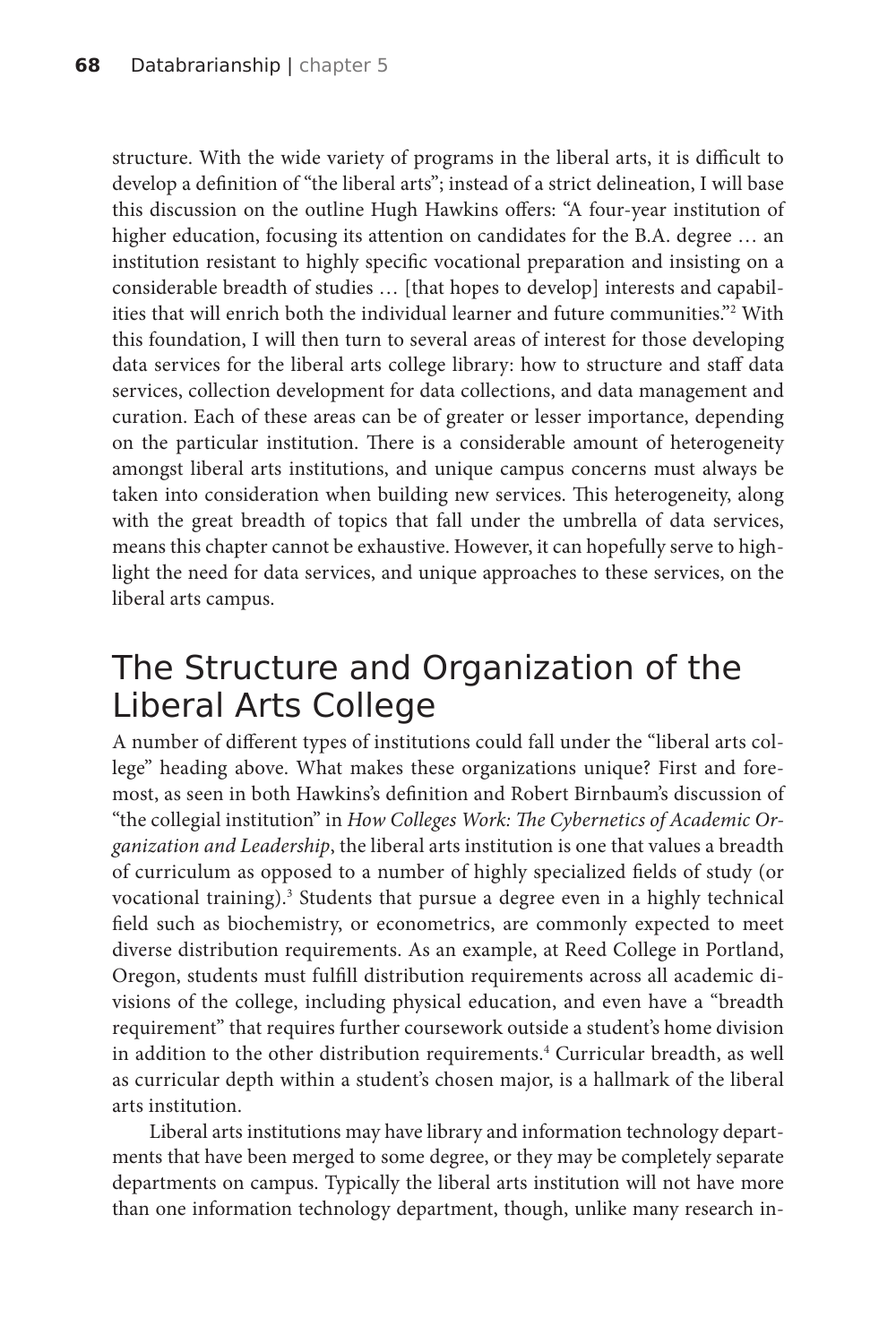stitutions. In addition, liberal arts institutions may have some sort of student services department, offering writing help and other tutoring, outside of the other supporting departments. No matter the degree to which these departments have been merged, the typical liberal arts institution is small in both size and number of support departments, allowing for greater communication both inter- and intra-departmentally. This communication is perhaps the most important cultural marker of the liberal arts institution—students, faculty, and staff tend to migrate to such institutions because of the opportunity for communication and relationship building, which sets these schools apart from similarly sized comprehensive universities or small research universities.

Unlike at large research libraries, library work at the liberal arts college tends to be almost exclusively focused on the institution's curriculum. Most activities, from collection development to library instruction, are tied to this curriculum. This often means the faculty has a greater say in the activities of the liberal arts library than at a larger research institution. For this reason, it is of the utmost importance that librarians at liberal arts institutions develop and maintain particularly strong relationships with faculty from across the institution.

While the primary focus for faculty in a liberal arts college is typically on advising and teaching students, faculty do conduct research. They are typically both consumers and producers of data, though in many cases these datasets are smaller than those being produced and consumed in larger research labs. There are, of course, examples of big data being used in smaller liberal arts environments, as well as smaller data being used at larger research universities. On average, though, the data produced and used a liberal arts institution tend to be more manageable (at least in terms of size), but also quite diverse.<sup>†</sup>

Finally, these institutions normally have a very low student-to-faculty ratio, with median of 1:13,<sup>5</sup> allowing faculty to be heavily involved in working with undergraduate students not only in the classroom, but also in the field and in the lab. Science and social science labs in liberal arts colleges tend to employ undergraduate students in many of the same roles that typically go to graduate students or post-doctoral researchers in larger institutions. Students in these positions are often given the opportunity to not only work on faculty data, but also to produce original data of their own. This type of close relationship between faculty, particularly those conducting research, and students, who are learning to conduct their own research, creates a unique opportunity to teach undergraduates about working with data at a high level.

<sup>†</sup> Throughout this chapter, the terms "big data" and "small data" will be used in a quite general sense. As a general rule of thumb, "big data" can be taken to refer to anything in the multi-terabyte and larger range, usually highly unstructured, while "small data" can be anything from several megabytes to many gigabytes of data, usually structured.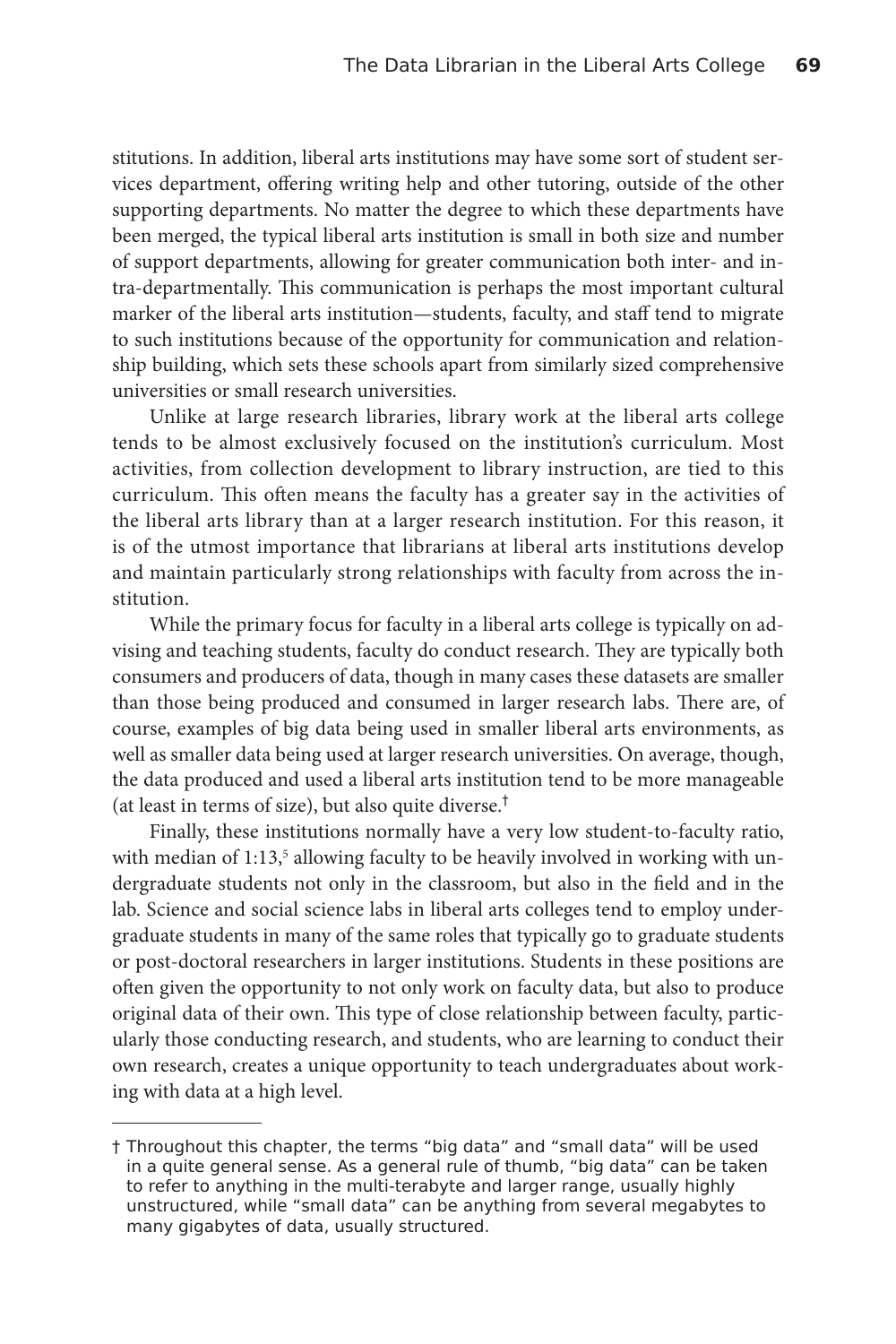# Structure and Staffing of Data Services in the Liberal Arts College

Structure and staffing of data services programs at any institution are an important consideration. The breadth of expertise that can fall under the purview of "data services" makes it unlikely that any one person could cover all practices for all disciplines. This is especially true at small liberal arts institutions, where librarians often have to strike a special balance between the generalist and specialist sides of their positions. In addition to working with data, a data librarian at a liberal arts college may also have duties including liaison work, shifts at the reference or circulation desk, general information literacy instruction, and other digital scholarship tasks. Unlike those at other small institutions, where librarians also maintain such diverse job functions, these functions are all extremely high-touch at the liberal arts institution, where students, faculty, and staff all come with the expectation of close relationships. Considering the various demands these relationships make on a liberal arts librarian's time, it makes sense to pursue a *distributed model* for data services staffing.

In this distributed model, no one staff member is responsible for all aspects of data services or all disciplines that may use data in their research. Each staff member has an area(s) of expertise, and a place in the data. Faculty and student researchers interact with different team members throughout a research project, but behind the scenes, the team coordinates efforts and communicates internally about hand-offs from one stage to the next. Below in Table 5.1 is an example of the staffing at a hypothetical college:

| <b>Table 5.1.</b> Hypothetical Staffing Model with Related Services |                                     |
|---------------------------------------------------------------------|-------------------------------------|
| <b>Staff Member</b>                                                 | <b>Services</b>                     |
| Science Librarian                                                   | Data Discovery                      |
| Data Services Librarian                                             | Data Management                     |
| Student Support Tutor                                               | <b>Fundamental Statistics Help</b>  |
| Instructional Technologist I                                        | Data Analysis Software Consultation |
| Instructional Technologist II                                       | Web-based Data Visualization Help   |
| Science Librarian                                                   | Data Citation Assistance            |

Each team member has a stage in the process at which they provide the primary support. In addition to allowing the team members to accomplish their other job duties and best use their particular expertise, this makes the model highly flexible. In the case above, perhaps the researcher was a biology student. When an economics faculty member asks for assistance, the team can easily be reconfig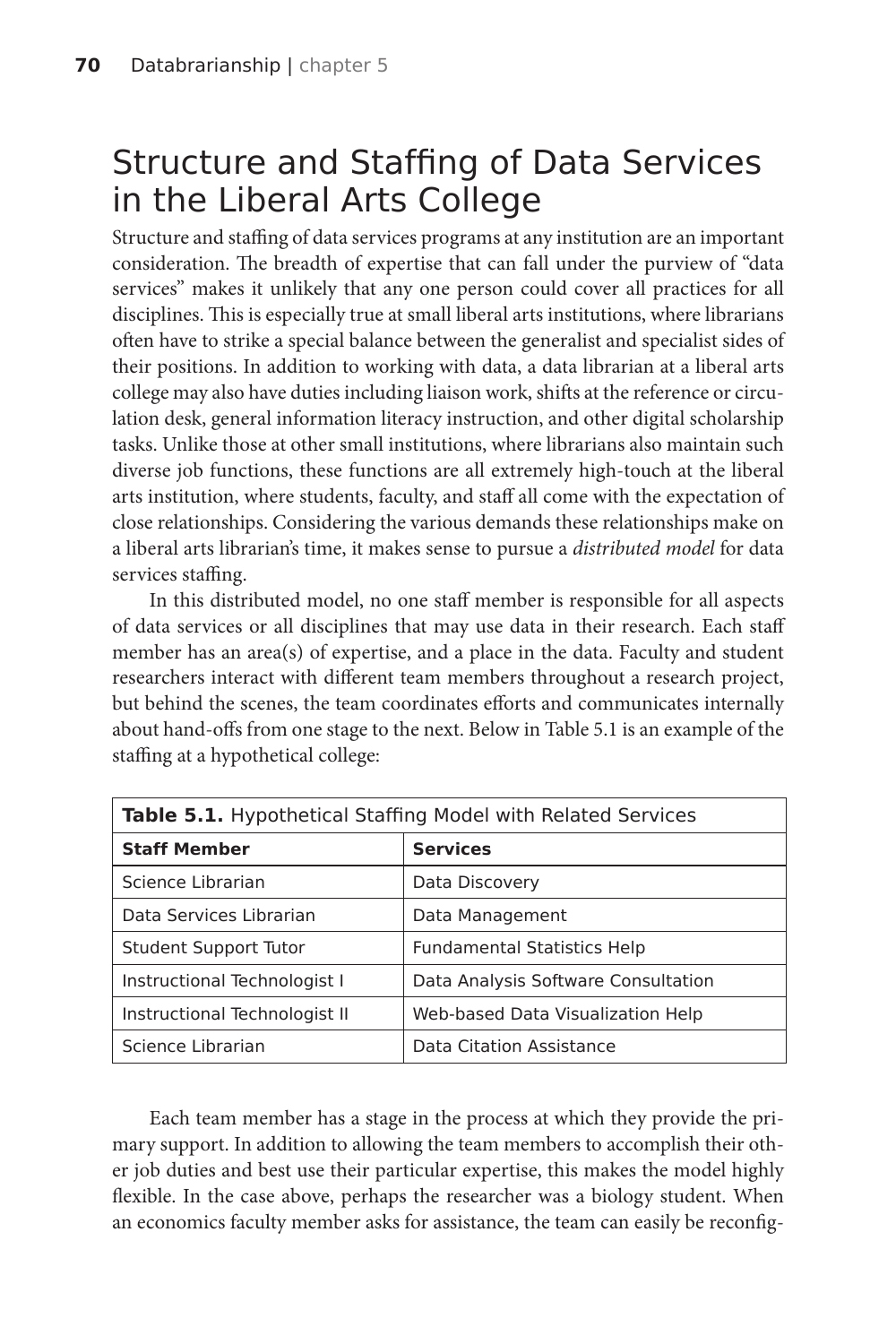ured. For instance, by switching out the Science Librarian for the Social Science Librarian (and hopefully dropping the need for fundamental statistics help), the team has easily been reconfigured to best meet the needs of another user.

Another advantage of the distributed model is that it works equally well whether or not the IT and library departments are merged in a particular institution. As long as the data services team performs outreach and presents themselves *as a team* to faculty and students, users needing assistance can come to see them as such, irrespective of their various departmental affiliations.

This need to present the data services team as a unified team in outreach brings up the main disadvantage of the distributed model: it requires a great deal of coordination, communication, and trust amongst the various members. When a researcher comes to the data services team for assistance, they should feel as though they are being escorted through the research process, so that each handoff from team member to team member makes sense.<sup>†</sup> Not only does the process need to be properly communicated to the researcher, but team members also need to be communicating behind the scenes about what has already been tried or accomplished—the researcher should not need to repeat requests unnecessarily. To this end, all members of the team need to trust in each other's expertise, as well as fully understand what that expertise means. Ideally, each team member should also have some degree of training in conducting a reference interview, so that no matter which team member is contacted first, this person can appropriately assess the researcher's data needs and provide an effective referral for the researcher.

These disadvantages may be magnified somewhat on campuses where IT and the library are not merged. Due to the cultural, political, and sometimes even spatial differences between different departments in some non-merged organizations, it can require a great deal of work to get a data services team to work together in *a unified fashion*, rather than as a collection of disparate staff. However, in the long run, these efforts will be rewarded by satisfied researchers who recommend the data services team to their students and colleagues.

# Data Collection Development for the Liberal Arts

Although data and statistical information have been collected by libraries for a long time, just like any other form of recorded information, this collection has often been done in the absence of clearly defined policies.<sup>6</sup> Many aspects of collecting data can fall easily in line with a wider institutional collection development policy. However, there are enough differences in the collection of data that any institutional policy should have, at the very least, a separate section on data address-

<sup>†</sup> Again, remember the importance of high-touch relationships at the liberal arts institution.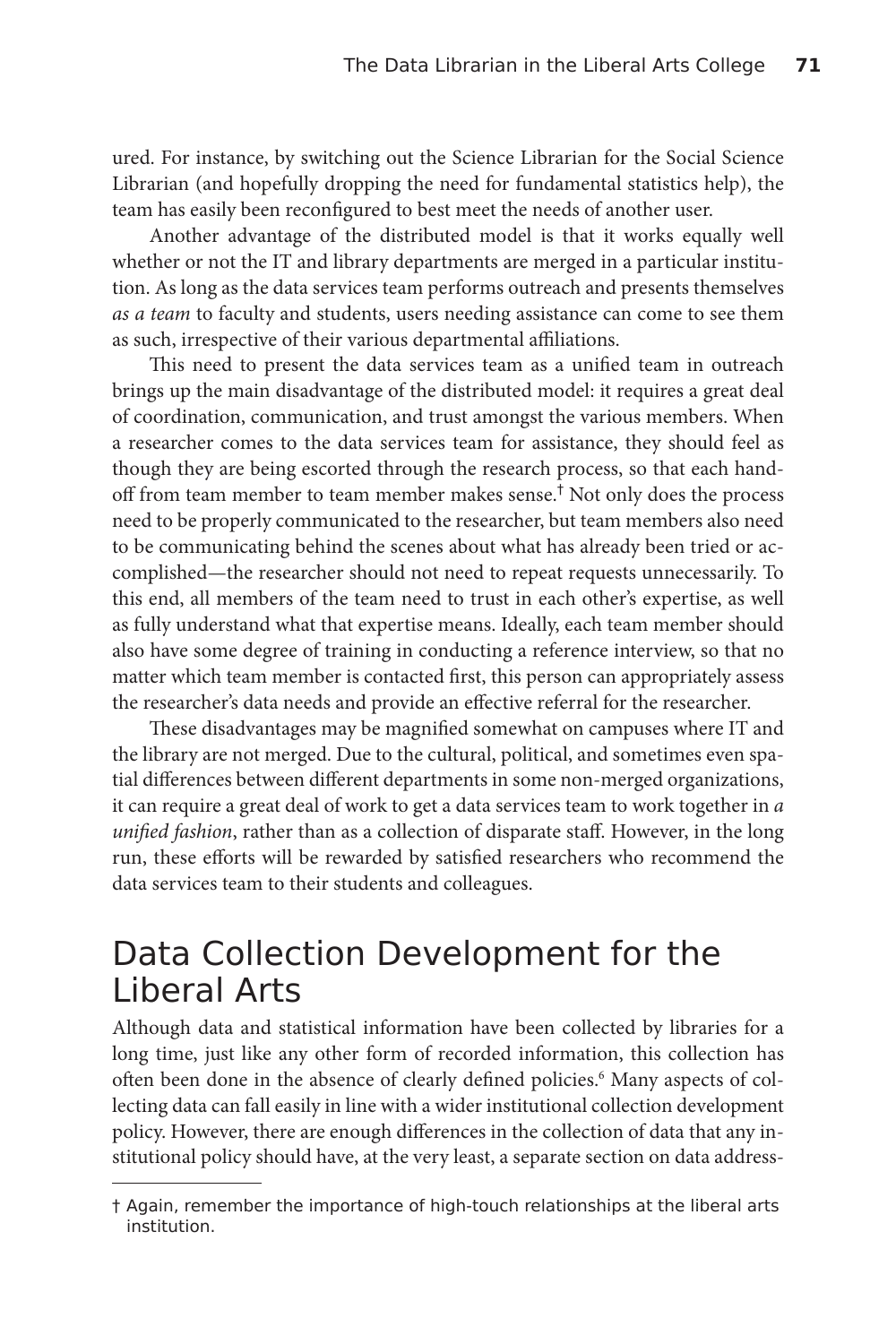ing these issues.7 Some of these issues include restricted access data, single-user licenses, third-party aggregation of publically accessible data, and data preservation and storage. The effect of each of these issues on collecting data will be discussed in this section. While many of these points may also apply to the non-liberal-arts institution, the typically loose nature of policy documentation at many liberal arts schools makes this an important discussion.

Many liberal arts library collections are driven, at least in part, through faculty input. These collections are tightly tied into both the institution's curriculum and researchers' specific interests. This collaboration between liaison librarians and faculty can work quite well in purchasing monographs, serials, and subscriptions to library databases, but it falls apart somewhat when it comes to purchasing and/ or licensing datasets. Again, this dynamic reinforces the need for a well-articulated policy for data collection development at the liberal arts institution.

## *Restricted Access Data*†

Some human subjects data, because of their highly confidential nature, are restricted in their accessibility. Often, a public-use version of the data will be created, with the confidential information recoded or removed. However, the original version of the data are often of great interest to researchers because of the greater ability to perform innovative investigations. In these cases, researchers must agree to certain conditions and procedures in order to gain access to these data.

At a small liberal arts college, while it is possible to assist researchers in meeting the conditions and procedures for access, it is often not possible to collect and store such restricted data for the long term, even when it has been generated by local researchers. Instead of trying to manage these data in a local repository, it is advisable to maintain memberships in data repositories, such as the Inter-university Consortium for Political and Social Research (ICPSR), which have the ability curate, store, and provide safe and confidential access to these restricted data for researchers who request it.

## *Single-User Licenses*

Many highly specialized datasets, which may be of interest for a particular class or research project, can also be extremely restrictive in their licensing agreements. As an example, the *Corpus of Global Web-Based English*, which is a valuable dataset for computational linguists, restricts institutions that purchase a multi-user academic license to only providing access to those faculty and graduate students affiliated with a particular campus (i.e., users at another campus in a multi-campus institution can-

<sup>†</sup> For more information about restricted data, see the chapter in this volume by Jennifer Darragh called "Restricted Data Access and Libraries."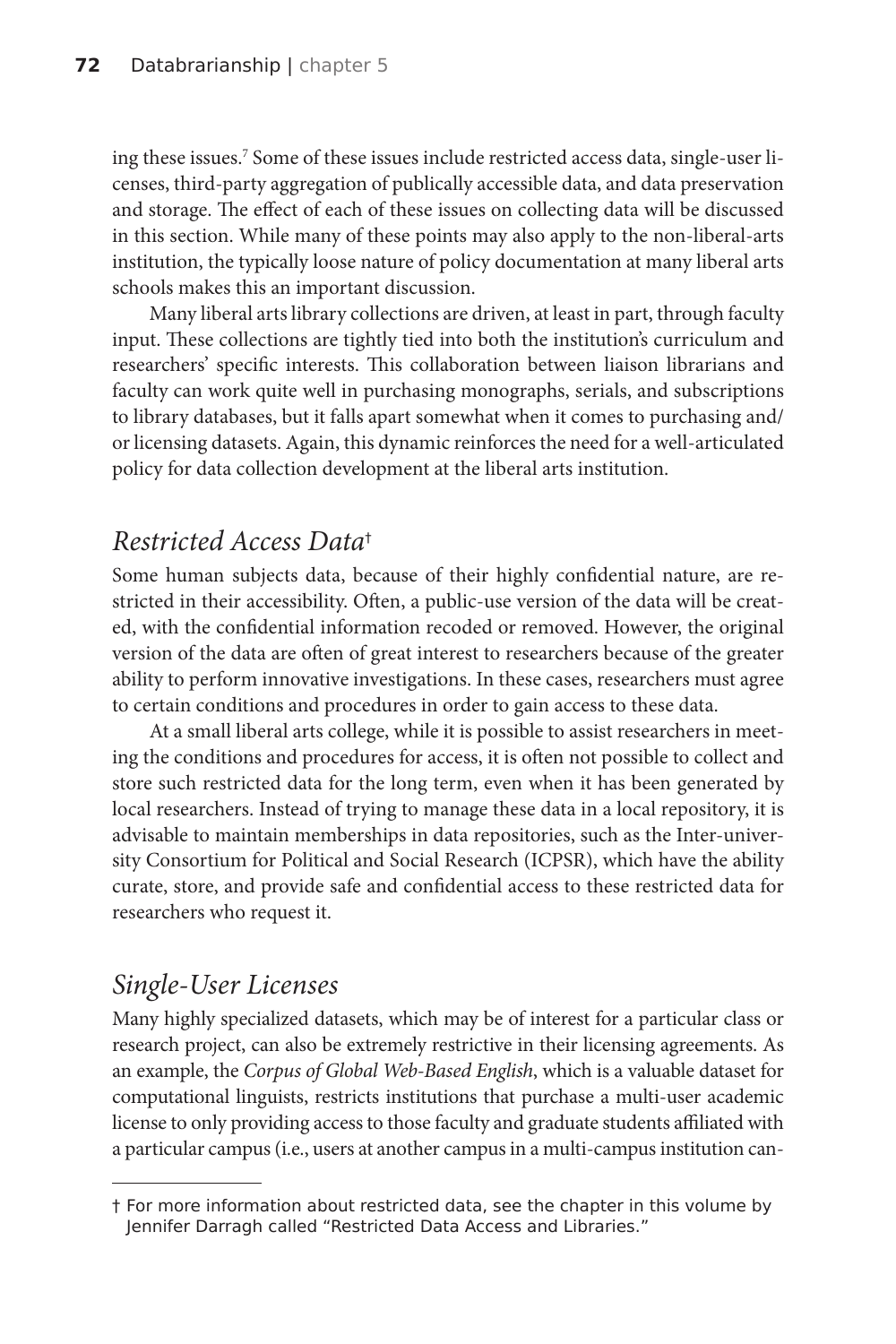not use the data).8 There are also a number of specific restrictions on the use of the data that each user must be made aware of before using the data. This requires oversight from the data services librarian, coordination with Collection Services, and infrastructure for ensuring compliance with the restrictions. While liberal arts institutions usually need not worry about single-campus restrictions, they need to plan for negotiating undergraduate access when adding such items to their collection.

Still more restrictive data licenses exist where only an individual researcher is to be given access to the data. Unlike a single-user e-book license, this means that *only that specific researcher* can *ever* access the data. This is most likely outside the collection development practices of most liberal arts libraries, but it is a case that should be addressed, if possible, in a collection development policy for data. Researchers should be made aware that they will need to seek funds from their home department, or include such funding in grant proposals, if they need access to these datasets.

### *Third-Party Aggregation of Public Data*

As interest in data collection has grown in libraries, so too has vendor interest in providing value-added access to publically available data. Many products now exist that aggregate public data sources (such as data from the United States government) and provide improved browsing and searching interfaces for such data. Some third-party aggregators will also provide access to the data in various formats, or allow specialized subsetting of large datasets.

In developing a data collection development policy, it is important to balance the convenience of such services with the goal of teaching students to find, obtain, and evaluate data. If in certain cases (such as a class on statistical methodology) it would be beneficial to have a certain type of data centralized with an easy-to-use interface, purchasing access to such third-party products can make sense for the library.‡ However, in other cases a user may request that the library pay for access to one of these products when she simply does not want to do the searching (or do not want to pay a research assistant to do it). In these cases, it is helpful to have a clear policy in place, as well as having a data librarian who can help train research assistants to search for data. These sustainable research data skills will serve the research assistant, the researcher, and the library better in the long term, as well as advancing the teaching mission of the college.

#### *Data Preservation and Storage*

Today, many of the sources of data and statistics that a library collects are stored and preserved by third parties, both public repositories and vendors. However, in some cases, libraries will need to purchase a dataset in the form of a digital file that

<sup>‡</sup> Examples of such products include ProQuest International Datasets, CQ Press Voting & Elections Collection, and Social Explorer.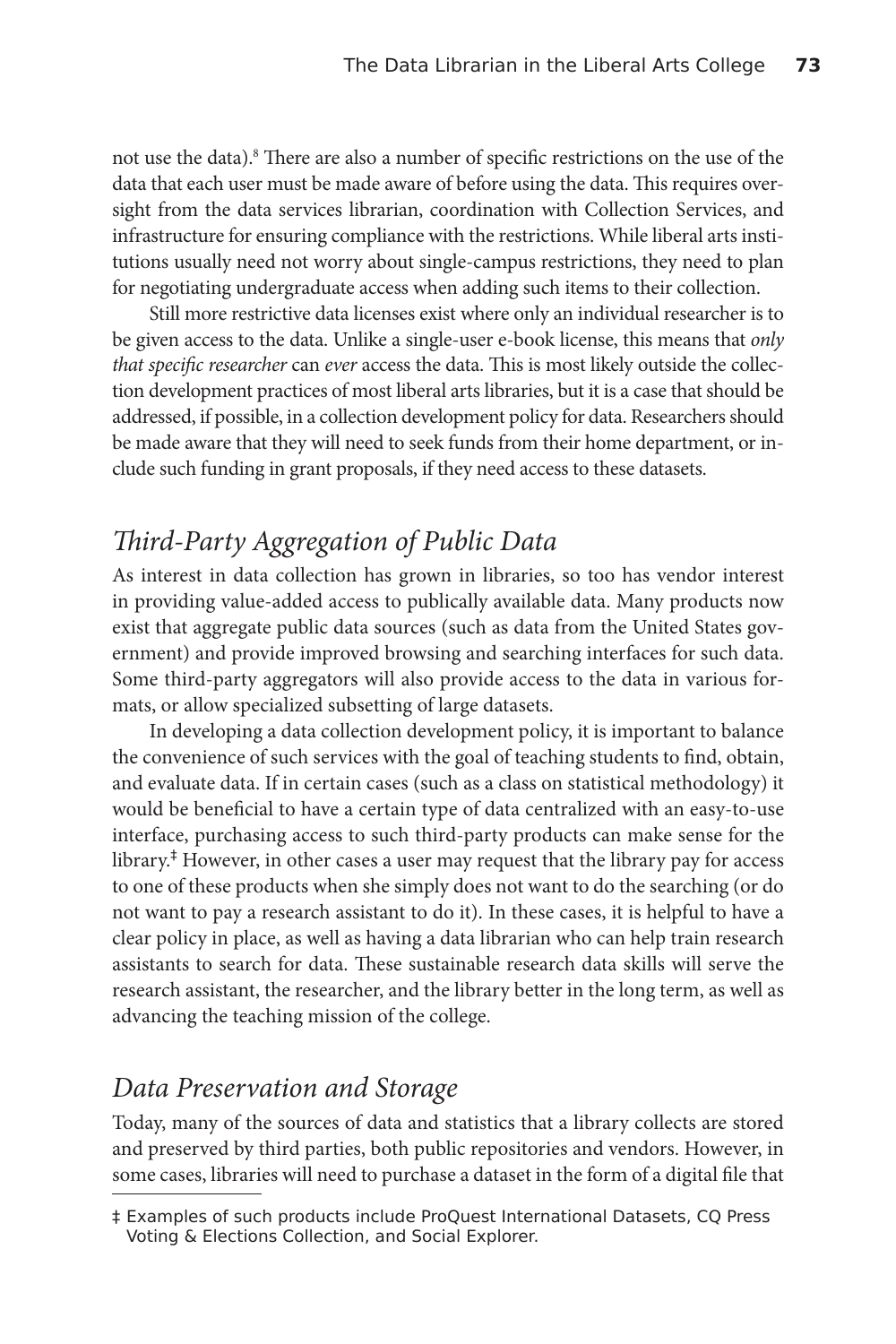they will need to host and preserve themselves. If the institution has a data repository, and can restrict access to individual files in this repository, then storing and preserving these files is much easier. In the case that the institution does not have a data repository, though, this becomes a more complicated question.

Most of the best practices and guidelines related to data storage and preservation are applicable across all types of institutions. There is little in this area that is unique to liberal arts institutions; I recommend that those interested look to the widely available literature on this topic. To get started, the "Best Practices" section of the DataONE website, as well as the "Preservation" section of the ICPSR's website, are both highly recommended.<sup>9,10</sup>

## Data Management and Curation

The National Institutes of Health (NIH) were the first federal agency to require data management and data sharing plans from their grant applications, starting in 2003.11 This policy did not affect many liberal arts institutions, however, as most of them do not have health sciences programs; even for those that do, the NIH only required these plans from applicants seeking more than \$500,000 in costs per year, a large amount even for some health-sciences-exclusive institutions. When the National Science Foundation (NSF) issued their own data management planning and sharing requirements to take effect January 2011,<sup>12</sup> liberal arts colleges (and institutions of all types that rely on grant funding) began to take more notice. When the White House Office of Science and Technology Policy issued a 2013 memorandum requiring the heads of *all* federal funding agencies to develop policies for requiring data management and sharing plans,<sup>13</sup> it became clear that data management planning and sharing were here to stay. Researchers and the libraries and IT departments that support them needed to tackle this issue, no matter how large or small the institution, if they wanted to continue to receive grant funding.

While some liberal arts colleges had data services programs prior to these increased demands for accountability from funding agencies, they rarely covered areas such as data management and curation. These areas were the purview of large research institutions, whose researchers were gathering datasets so large that managing them and describing them became difficult to do through traditional means. It did not seem imperative for liberal arts colleges, with relatively smaller data collections and a focus on teaching undergraduates, to fully engage with the world of data management and curation. Data discovery, manipulation, interpretation, and analysis—these topics were seen as more important for undergraduates to learn. Even as data management instruction for undergraduates has grown, it is often still offered at research universities rather than liberal arts colleges.<sup>14</sup> While data management and curation have become important components of data services at any institution that relies on grant funding, it has also started to become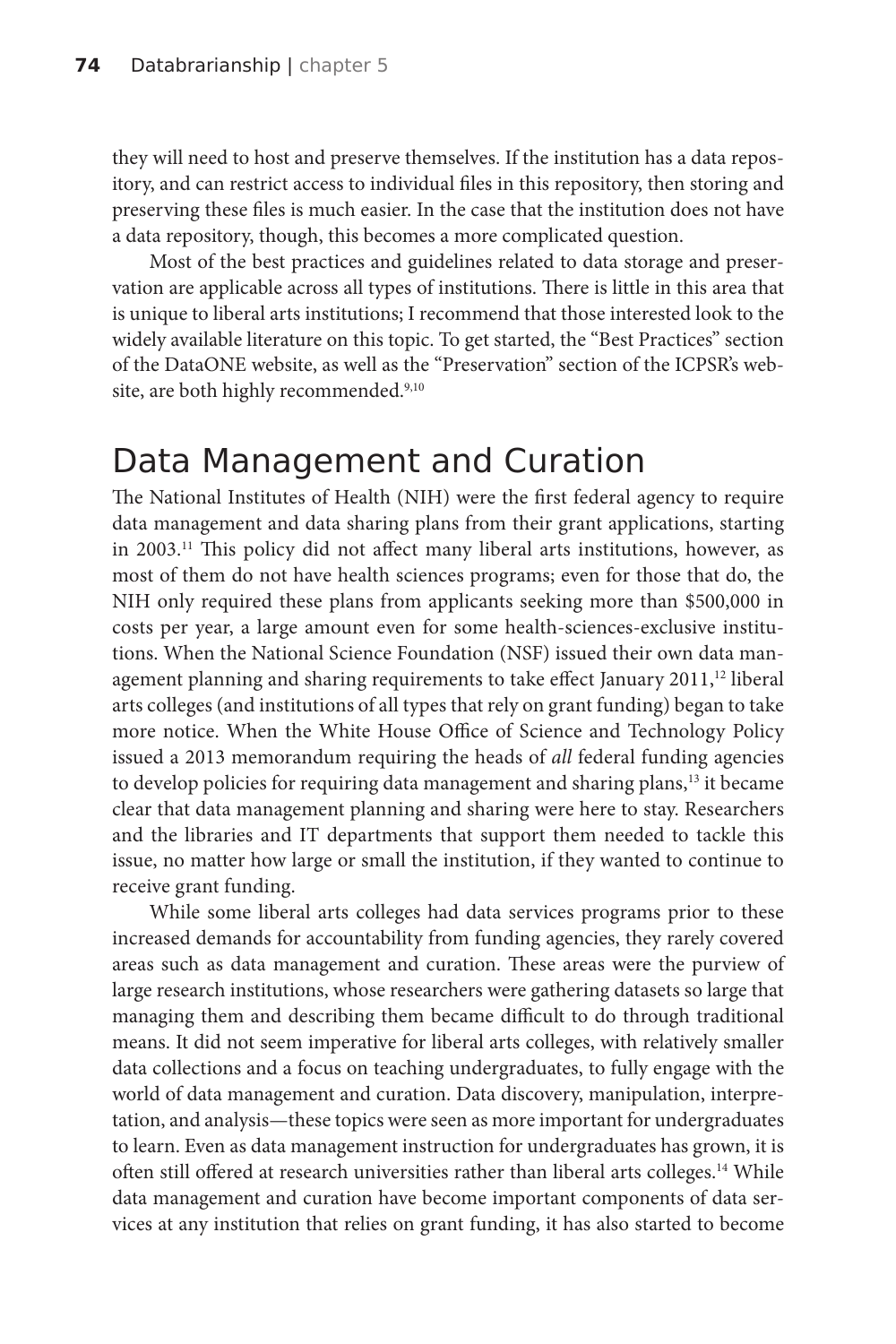clear that, from a sustainability point of view, these topics need to become part of an instructional program that trains future researchers in these skills themselves.

While it has not yet become a common data service in liberal arts colleges, training in data management and curation *should* become an important component of these programs. Not only do undergraduates in liberal arts colleges often work with faculty on research and assist in grant-funded projects requiring data management planning and compliance, but many of these undergraduates will go on to pursue graduate degrees, often requiring them to take on more significant responsibility for data management, both within a lab in which they work and in their own research. Of the top fifteen baccalaureate-origin institutions for recipients of science and engineering doctorates from 2002–2011, when considered by institution-yield ratio, eight are small liberal arts colleges.<sup>15</sup> As the training ground for a number of our future researchers and scholars, liberal arts schools would be doing them a disservice to make them wait until they get to a graduate institution to learn about data management and curation. These rich and complex topics deserve to be integrated into *all* levels of higher education.

What do liberal arts undergraduates need to know about data management and curation, and how should we deliver this instruction to them? If we take the broad view that data management and curation encompass all of the practices surrounding the collecting, organizing, documenting, sharing, and preserving data, we can see several opportunities for integrating these topics into the liberal arts curriculum, particularly in the sciences and social sciences, but even in the humanities as well.

## *Collecting and Organizing*

Often in classes where students are taught data analysis or statistical methodologies, their instructors give them pre-scrubbed and organized datasets in the interest of saving them time and allowing students to concentrate on learning analytic techniques. This makes sense, to some degree, but also puts the students at a disadvantage. When they start doing their own research, such as for a final paper or an undergraduate thesis, they may need to collect and organize the data themselves. When students are first tasked with organizing their own data, whether collected themselves or not, they often approach the task with a variety of non-standard solutions, sometimes following inscrutable logic.16 Several types of exercises could help with this issue, such as giving students detailed directions for collecting and organizing the data, instead of giving them a premade dataset. Another exercise that can teach students about the large differences in data organization is to give them an unorganized dataset (cutting out the collection step), as though they had just been handed it by another researcher, and then have them devise their own organizational scheme before proceeding to the analysis, visualization, and presentation steps.<sup>17</sup> Sharing their process can highlight the need for standardization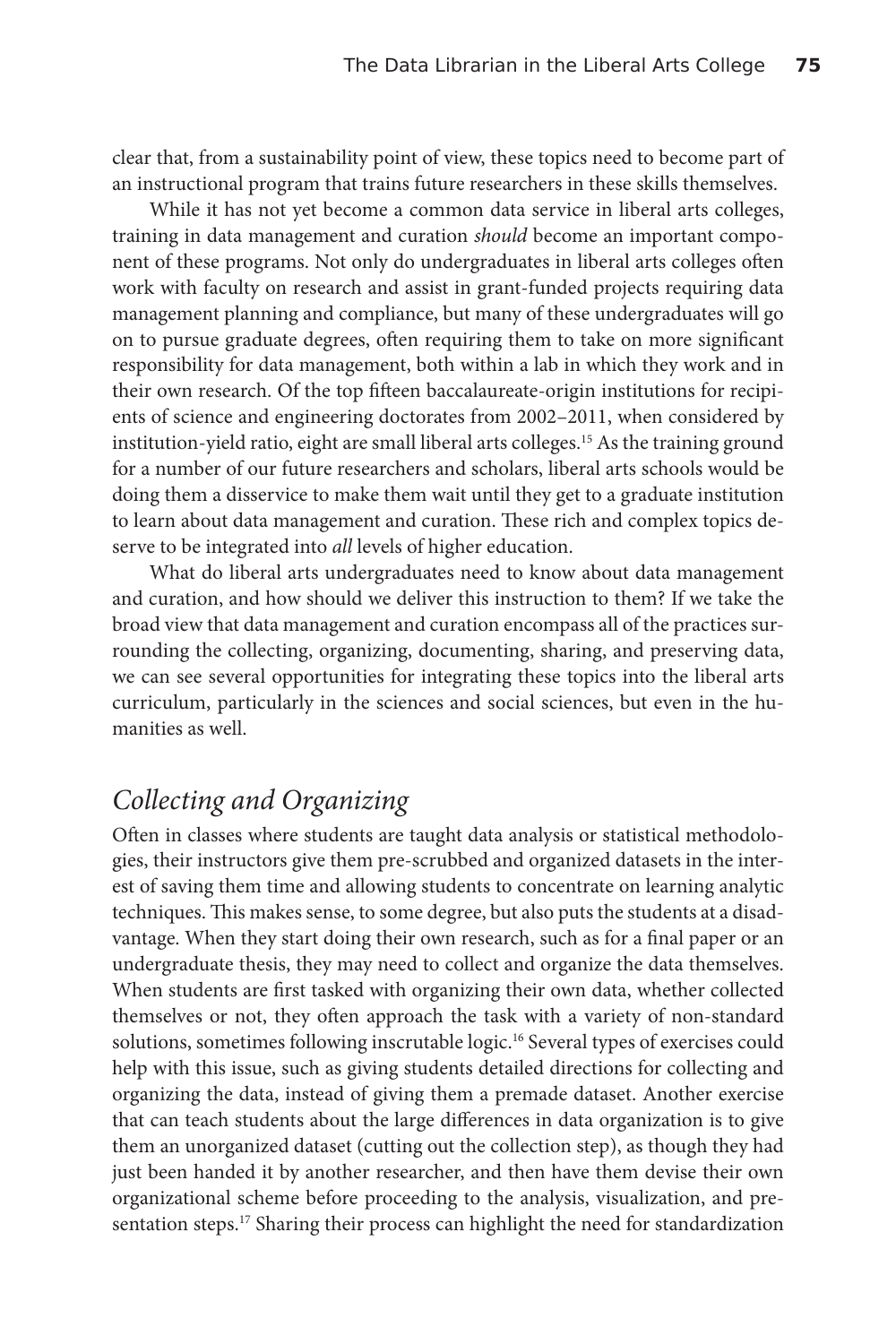and communication in labs and other collaborative environments. Learning how to logically organize files (and document that organization) is a skill that all undergraduates can easily learn, and one that will serve them well in their work beyond data, too.

#### *Documenting*

Librarians sometimes struggle with talking to non-librarians about metadata, particularly in avoiding the use of jargon. Anecdotal evidence suggests that some librarians would rather scholars not create final, study-level metadata for their own scholarly products. However, the reality is that with the increase in public data repositories allowing self-deposit, as well as the increase in collaborative research, many researchers are *already* creating their own metadata, for better or worse. Some faculty may think that metadata is a topic that students do not need to know about, or that they already know what it is and how it works.† It is important in pushing back against these claims to use learning outcomes, which are more meaningful for non-librarians, and to avoid the use of jargon. Example learning outcomes include "using disciplinary metadata standards," and "explaining why metadata is important."18 Instead of talking about "metadata," particularly when talking to undergraduates, librarians can use the phrase "contextual details needed to make the dataset meaningful to others."19

Card-sorting exercises can be particularly helpful for teaching about the importance of standardized metadata and also can serve to open up conversations about why metadata standards are so important for increasing understanding.<sup>20</sup> For example, the instructor can give students cards with a number of items that are familiar to their discipline, or are generally familiar (e.g., fruits and vegetables), and have them sort them into categories of their own devising. Students can then discuss how they sorted their items and try to figure out how other groups performed their sort. This can then lead into a discussion of metadata standards and controlled vocabularies, and their importance for long-term searchability and access.

## *Sharing and Preservation*

This final topic under the umbrella of data management and curation is often seen as too complex for undergraduate students. To be sure, data sharing is a complex subject, encompassing the above practices of organization and documentation, as well as intellectual property issues, ethical considerations (especially with human subjects data), and disciplinary cultural practices. Data preservation is also a

<sup>†</sup> The author has heard both of these claims: the former, in reference to an attempt to talk about evaluating a repository's quality based on metadata quality, and the latter accompanied by the claim that "they know all about that after the NSA thing."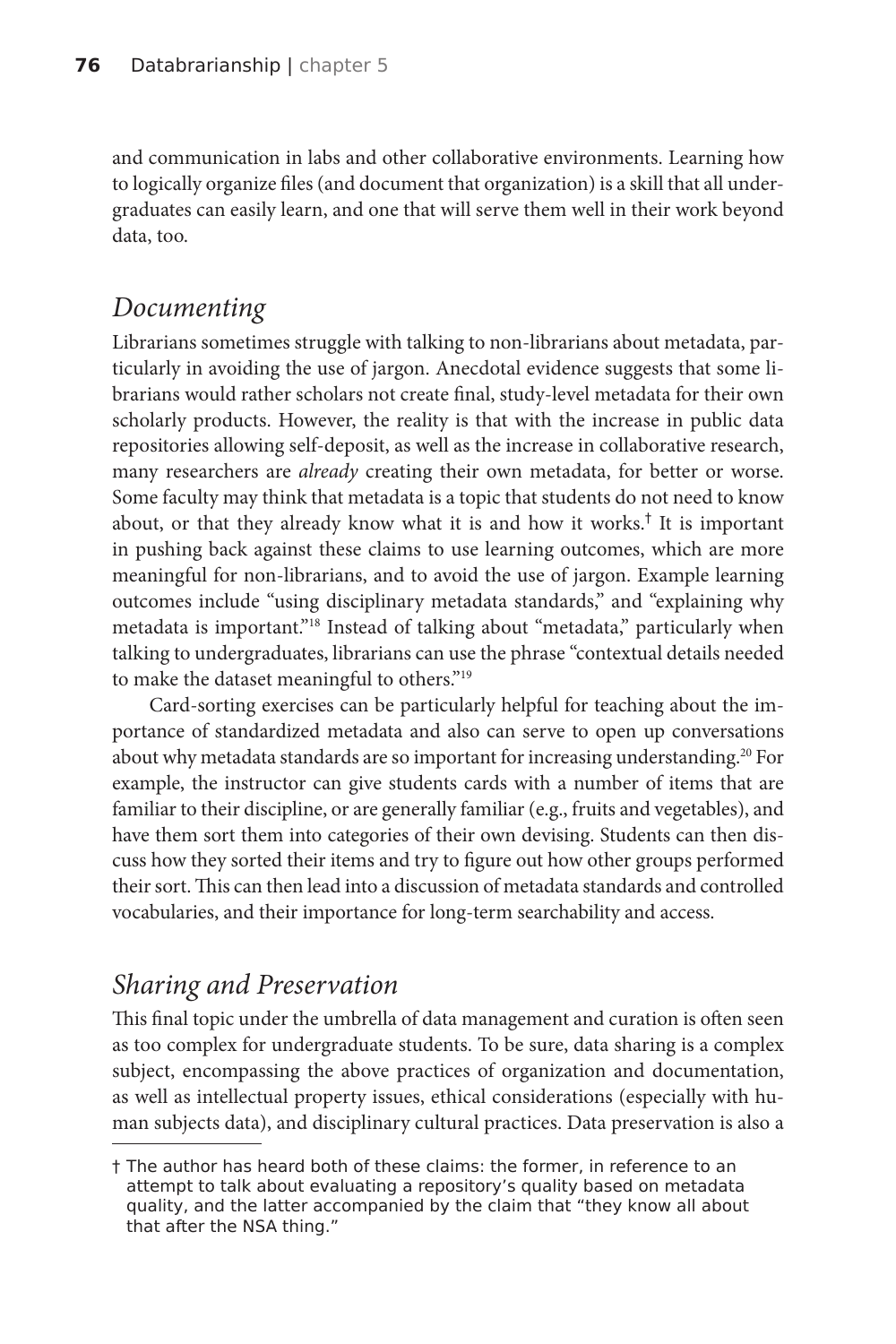complex topic, involving the practices of the broader world of digital preservation, as well as the tricky prospect of appraising the future value of research data. Preservation, in particular, is one of the areas where faculty themselves have difficulty both evaluating the importance of the practices, as well as knowing how to teach students about these topics—both the faculty and students interviewed as part of the Data Information Literacy Project rated "data preservation" as the least important topic to teach students.<sup>21</sup> Despite this complexity, liberal arts institutions are some of the most promising venues for teaching undergraduates about data sharing and preservation.

As discussed above, a high proportion of students graduating from liberal arts institutions go on to advanced study after earning their baccalaureate. This fact, when coupled with the high involvement of liberal arts undergraduates in faculty research (as well as their own original research) means that there is not only ample *reason* for teaching liberal arts undergraduates about data sharing and preservation, but ample *opportunity* to do just that. While it is true that graduate study is where students are taught how to become members of their disciplinary culture, this enculturation also takes place at a significant level at the undergraduate level in a liberal arts environment. Despite, or perhaps because of, the lack of vocational training at liberal arts institutions, students are often being trained in the "vocation" of becoming a scholar. Working closely with faculty in the classroom, the lab, or the studio, as well as learning how this work of scholarship can affect the larger world for better or worse—these are some of the hallmarks of a liberal arts education. Learning about using data as a scholarly product, with real value beyond its original purpose, can help students working with data to learn other ways to place themselves into the scholarly conversation. Learning about the preservation of data can help students to learn that materials beyond the journal article and the monograph can have real value and need to be preserved as part of the cultural record (even if they are never the ones who have to preserve it in practice). Thinking about data being preserved and shared for the long term can also help students to do better data management work in the longer term, similar to what Char Booth and Char Miller have argued about other undergraduate work and open access publishing.22 When you are thinking that another scholar, or another student, may read or use your work, it makes the whole scholarly enterprise much more real in a way that few frameworks can.

# Conclusion

The development of data services programs for liberal arts colleges is a project still in its infancy, and there are many questions for liberal arts data librarians to answer. In such environments, innovation is very important, but sometimes carries more risk than in a large research institution. Being able to fail and recover from failure is a privilege for those institutions with the resources (e.g. staff, time,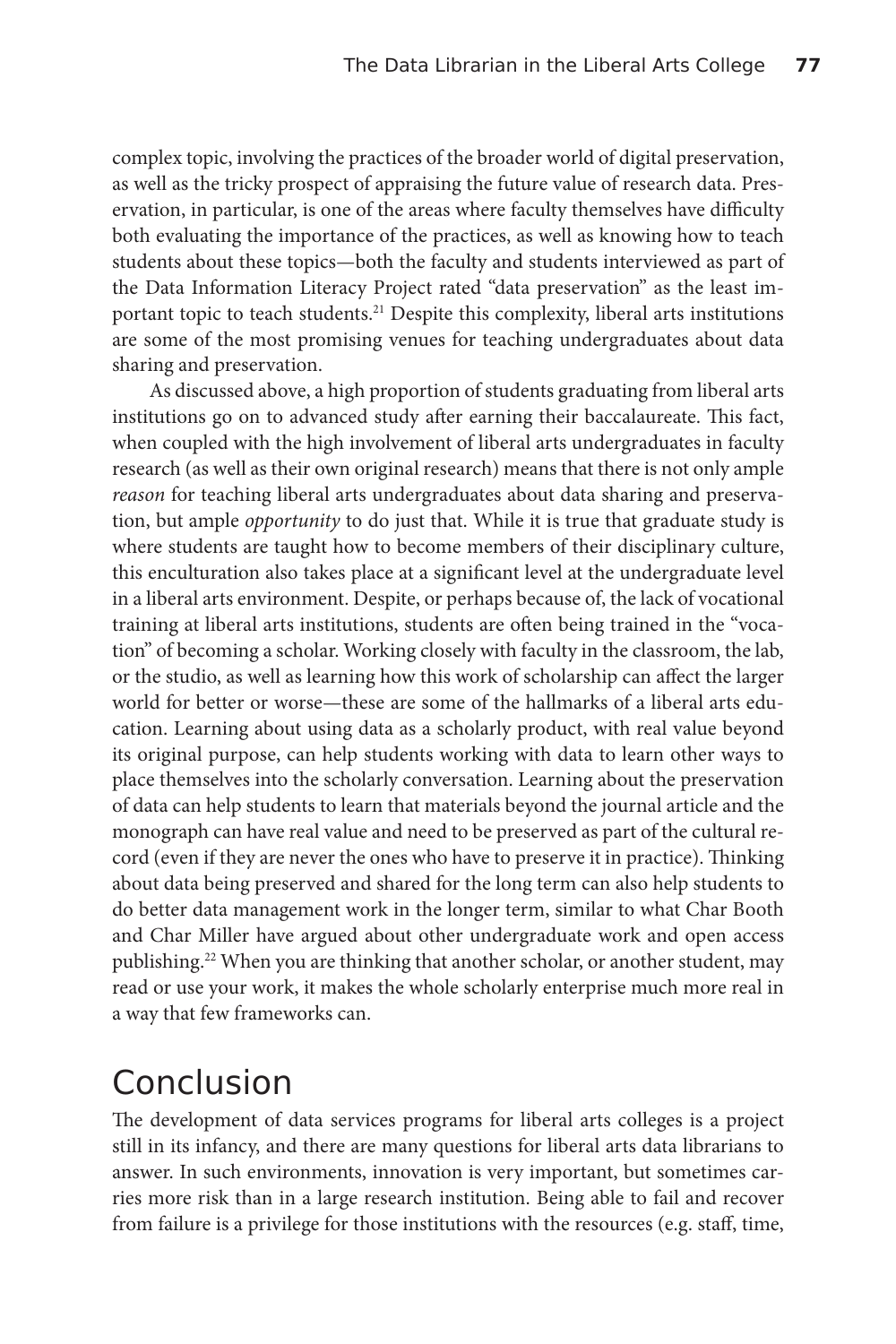money) to do so. As they do in many other areas, liberal arts libraries look to these larger institutions for ideas and infrastructure, but they must do so with a careful eye to their unique communities and circumstances. Just because something works in a larger institution does not mean it can scale down to your particular institution. On the flip side of this, just because something does not work in a larger institution does not mean it cannot work in a liberal arts college. Collaboration, whether with students, with faculty, or with other colleges, can allow a culture of data information literacy to flourish in the liberal arts environment in special ways that may be constrained in larger organizations. One of the long-standing goals of the liberal arts program is the holistic development of a better-informed and more critical citizenry. Providing data services and data information literacy instruction is an essential part of continuing this mission in the twenty-first century.

7. Ibid.

14. Yasmeen Shorish, "Data Curation Is for Everyone! The Case for Master's and Baccalaureate Institutional Engagement with Data Curation," *Journal of Web Librarianship* 6, no. 4 (October 2012): 263–73, doi:10.1080/19322909.2012.729394; Yasmeen Shorish, "Data Information Liter-

<sup>1.</sup> Victor E. Ferrall Jr., *Liberal Arts at the Brink* (Cambridge, Mass. ; London: Harvard University Press, 2011), 22.

<sup>2.</sup> Hugh Hawkins, "The Making of the Liberal Arts College Identity," in *Distinctively American: The Residential Liberal Arts Colleges*, ed. Steven Koblik and Stephen R. Graubard (New Brunswick, U.S.A: Transaction Publishers, 2000), 23.

<sup>3.</sup> Robert Birnbaum, *How Colleges Work: The Cybernetics of Academic Organization and Leadership* (San Francisco: Jossey-Bass, 1991), 85–104.

<sup>4.</sup> Reed College, "The Educational Program," *Reed College Catalog*, accessed April 26, 2015, http:// www.reed.edu/catalog/edu\_program.html.

<sup>5.</sup> Institute of Education Sciences, National Center for Education Statistics, "Integrated Postsecondary Education Data System Provisional Release Data" (U.S. Department of Education, 2013), http://nces.ed.gov/ipeds/datacenter/Default.aspx.

<sup>6.</sup> William H. Walters, "Building and Maintaining a Numeric Data Collection," *Journal of Documentation* 55, no. 3 (1999): 271–87.

<sup>8.</sup> Mark Davies, "Restrictions on the Use of the Copora," *Full-Text Corpus Data: Based on 450 Million Word COCA Corpus and the 1.9 Billion Word GloWbE Corpus*, accessed April 26, 2015, http://corpus.byu.edu/full-text/restrictions.asp.

<sup>9.</sup> DataONE, "Best Practices | DataONE," accessed August 8, 2015, https://www.dataone.org/ best-practices.

<sup>10.</sup> Inter-university Consortium for Political and Social Research, "Digital Preservation at ICPSR," accessed August 8, 2015, http://www.icpsr.umich.edu/icpsrweb/content/datamanagement/preservation/index.html.

<sup>11.</sup> National Institutes of Health, "NIH Data Sharing Policy and Implementation Guidance," accessed April 27, 2015, http://grants.nih.gov/grants/policy/data\_sharing/data\_sharing\_guidance. htm.

<sup>12.</sup> National Science Foundation, *Proposal and Award Policies and Procedures Guide* (Washington, D.C.: National Science Foundation, 2010).

<sup>13.</sup> John Holdren, "Memorandum for the Heads of Executive Departments and Agencies: Increasing Access to the Results of Federally Funded Scientific Research," February 22, 2013, http:// www.whitehouse.gov/sites/default/files/microsites/ostp/ostp\_public\_access\_memo\_2013.pdf.